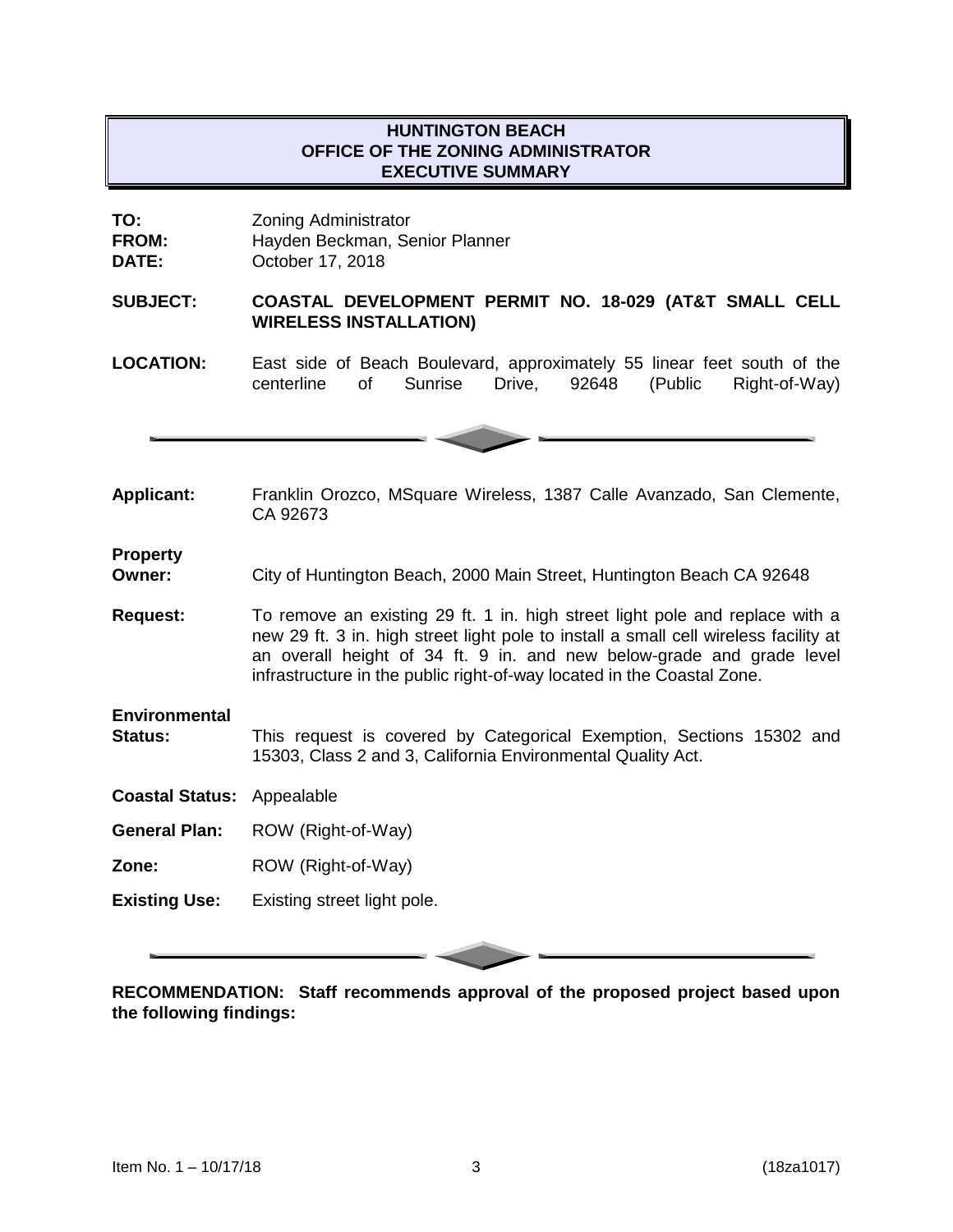## **SUGGESTED FINDINGS FOR PROJECTS EXEMPT FROM CEQA:**

The Zoning Administrator finds that the project will not have any significant effect on the environment and is exempt from the provisions of the California Environmental Quality Act (CEQA) pursuant to sections 15302 and 15303 of the CEQA Guidelines, because the project involves the removal of an existing street light pole and the replacement of a new street light pole on the same site, and includes the installation of small new equipment for a wireless communication facility.

## **SUGGESTED FINDINGS FOR APPROVAL - COASTAL DEVELOPMENT PERMIT NO. 18- 029:**

- 1. Coastal Development Permit No. 18-030 to remove an existing 31 ft. 9 in. high street light pole and replace with a new 29 ft. 3 in. high street light pole to install a small cell wireless facility at an overall height of 34 ft. 9 in. and new below-grade and grade level infrastructure in the public right-of-way located in the Coastal Zone, conforms with the General Plan, including the Local Coastal Program in that it is consistent with Coastal Element Land Use Policy C 4.2.4, that wireless communication facilities shall be sited, to the maximum extent feasible, to minimize visual resource impacts. The proposed wireless communication facility's stealth design will minimize any impact to visual resources through co-location on an existing street light pole, reduces visual prominence through colorization (painted to match existing pole), and locates accessory equipment below ground. The proposed wireless telecommunication facility will occur within the public right of way across Pacific Coast Highway from existing residential development and will enhance the provision of personal communication capacity within the Coastal Zone.
- 2. Coastal Development Permit No. 18-029 to remove an existing 29 ft. 1 in. high street light pole and replace with a new 29 ft. 3 in. high street light pole to install a small cell wireless facility at an overall height of 34 ft. 9 in. and new below-grade and grade level infrastructure in the public right-of-way located in the Coastal Zone is consistent with the requirements of the CZ Overlay District, the base zoning district, as well as other applicable provisions of the Municipal Code because the proposed light pole replacement including small cell wireless communications facility equipment will comply with all applicable stealth design regulations to minimize visual impacts of the equipment.
- 3. At the time of occupancy the proposed replacement of an existing 29 ft. 1 in. high street light pole with a new 29 ft. 3 in. high street light pole to install a small cell wireless facility at an overall height of 34 ft. 9 in. and associated below-grade and grade-level equipment in the public right-of-way located within the Coastal Zone can be provided with infrastructure in a manner that is consistent with the Local Coastal Program because the wireless communication facility will be within the public right-of-way in an urbanized area with all necessary services and infrastructure available, including electricity and roadways.
- 4. The proposed replacement of an existing 29 ft. 1 in. high street light pole with a new 29 ft. 3 in. high light pole to install a small cell wireless facility at an overall height of 34 ft. 9 in. and associated below-grade and grade-level equipment in the public right-of-way located within the Coastal Zone conforms with the public access and public recreation policies of Chapter 3 of the California Coastal Act in that the project will not impede public access, recreation, or views to coastal resources.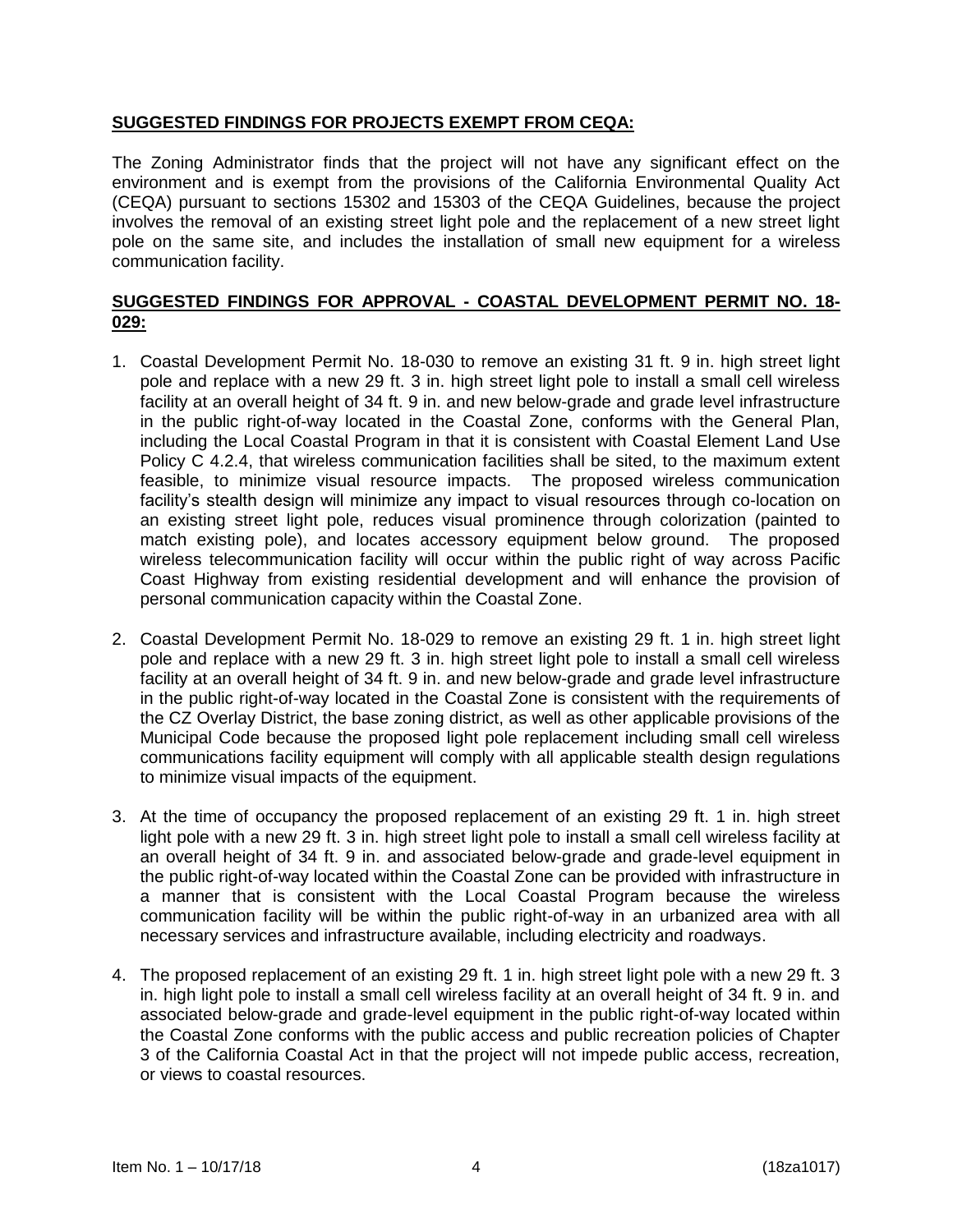## **SUGGESTED CONDITIONS OF APPROVAL - COASTAL DEVELOPMENT PERMIT NO. 18- 029:**

- 1. The site plan and elevations received and dated July 30, 2018 shall be the conceptually approved design.
- 2. During demolition, grading, site development, and/or construction, the following shall be adhered to:
	- a. Fire/Emergency Access and Site Safety shall be maintained during project construction phases in compliance with CFC Chapter 14, "Fire Safety During Construction and Demolition." **(FD)**
	- b. Any impact to traffic flow, such as lane or street closures, shall be reported to the Huntington Beach Fire Department with a minimum of 48 hours' notice in order to advise emergency response crew of potential impacts. **(FD)**
	- c. Discovery of additional soil contamination or underground pipelines, etc., must be reported to the Fire Department immediately and the approved work plan modified in compliance with City Specification #431-92 "Soil Clean-Up Standards." **(FD)**
	- d. Construction equipment shall be maintained in peak operating condition to reduce emissions.
	- e. Use low sulfur (0.5%) fuel by weight for construction equipment.
	- f. Truck idling shall be prohibited for periods longer than 5 minutes.
	- g. Attempt to phase and schedule activities to avoid high ozone days first stage smog alerts.
	- h. Discontinue operation during second stage smog alerts.
	- i. Ensure clearly visible signs are posted on the perimeter of the site identifying the name and phone number of a field supervisor to contact for information regarding the development and any construction/ grading activity.
	- j. All Huntington Beach Zoning and Subdivision Ordinance and Municipal Code requirements including the Noise Ordinance. All activities including truck deliveries associated with construction, grading, remodeling, or repair shall be limited to Monday - Saturday 7:00 AM to 8:00 PM. Such activities are prohibited Sundays and Federal holidays.
- 3. Coastal Development Permit No. 18-029 shall become null and void unless exercised within two years of the date of final approval or such extension of time as may be granted by the Director pursuant to a written request submitted to the Community Development Department a minimum 30 days prior to the expiration date.
- 4. The Development Services Departments and divisions (Building & Safety, Fire, Planning and Public Works) shall be responsible for ensuring compliance with all applicable code requirements and conditions of approval. The Director of Community Development may